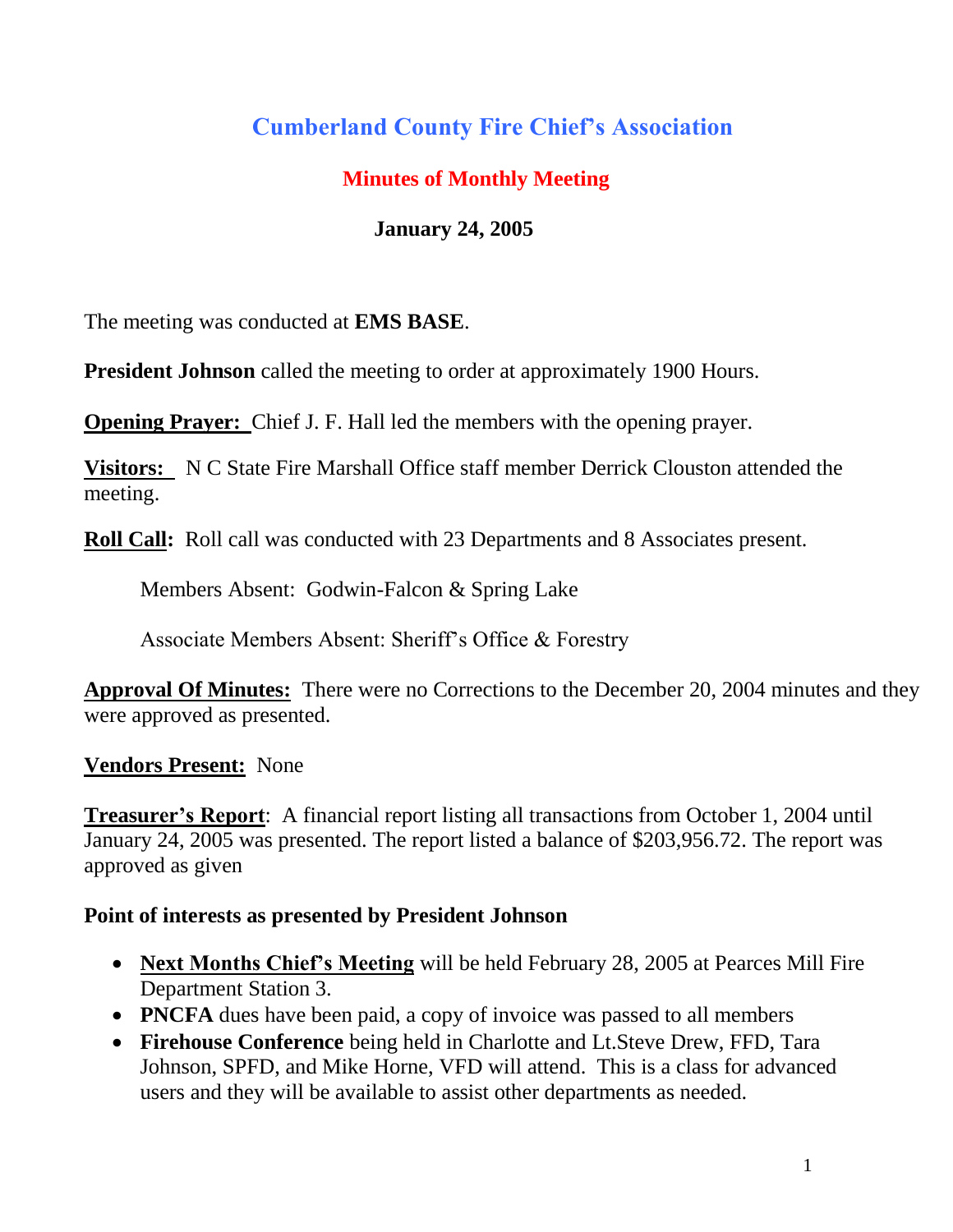- **Fort Bragg's** new station is set for dedication Jan. 26, 2005 at 3:30 PM. Fort Bragg Fire Department will also be recognized as the DOD department of the year.
- **Firehouse 6 Update** should have been installed by now.

### **OLD BUSINESS**:

- Stallion air is not an authorized Bauer Factory Representative therefore the contract with Safe Air has been renewed and paid.
- The rescue committee's recommendations and draft SOP for medium rescue standards were discussed at length. EMS is no longer in the rescue business, however rescue is still part of the emergency medical dispatch system and equipment with personnel will be dispatched as appropriate. Several departments (Vander, Cotton, Lake Rim, Stoney Point, Westarea, Spring Lake, Ft. Bragg, Pope AFB and Fayetteville) have equipment on hand with sufficiently trained personnel to respond to the designated rescue response determents. All units will eventually meet as a minimum the Medium Rescue Standards as set forth by the NC Association of Rescue Squads. The goal and intend of the program is for each station to have access to the closest rescue apparatus anywhere in Cumberland County. A motion was made by Chief Chuck Hodges to adopt the rescue concept as developed and presented - utilizing the Cumberland County Rescue Truck Response Zones and send the plan for approval to Dr. Reed the Cumberland County Medical Director. (If approved) The rescue zone plan will then be voted on at the next CCFCA meeting. Chief Herndon seconded the motion.
- **•** The motion passed 23 Yes 0 No.

#### **NEW BUSINESS**

 **Safety Vest Issue**; Chief Herndon told the association that an OSHA representative had informed them that their current vests were not acceptable. DOT standards require at least a Class II for use on highways by all paid personnel. Discussion followed and there may be a requirement for a class III vest in the next year or so. Fayetteville Fire Department has purchased a vest for each fireman to meet standards. Funding possibilities were discussed. President Johnson requested all departments needing vests email him with the number needed and we may be able to get a bulk price. Further discussion on this matter will be conducted during the February 2005 meeting.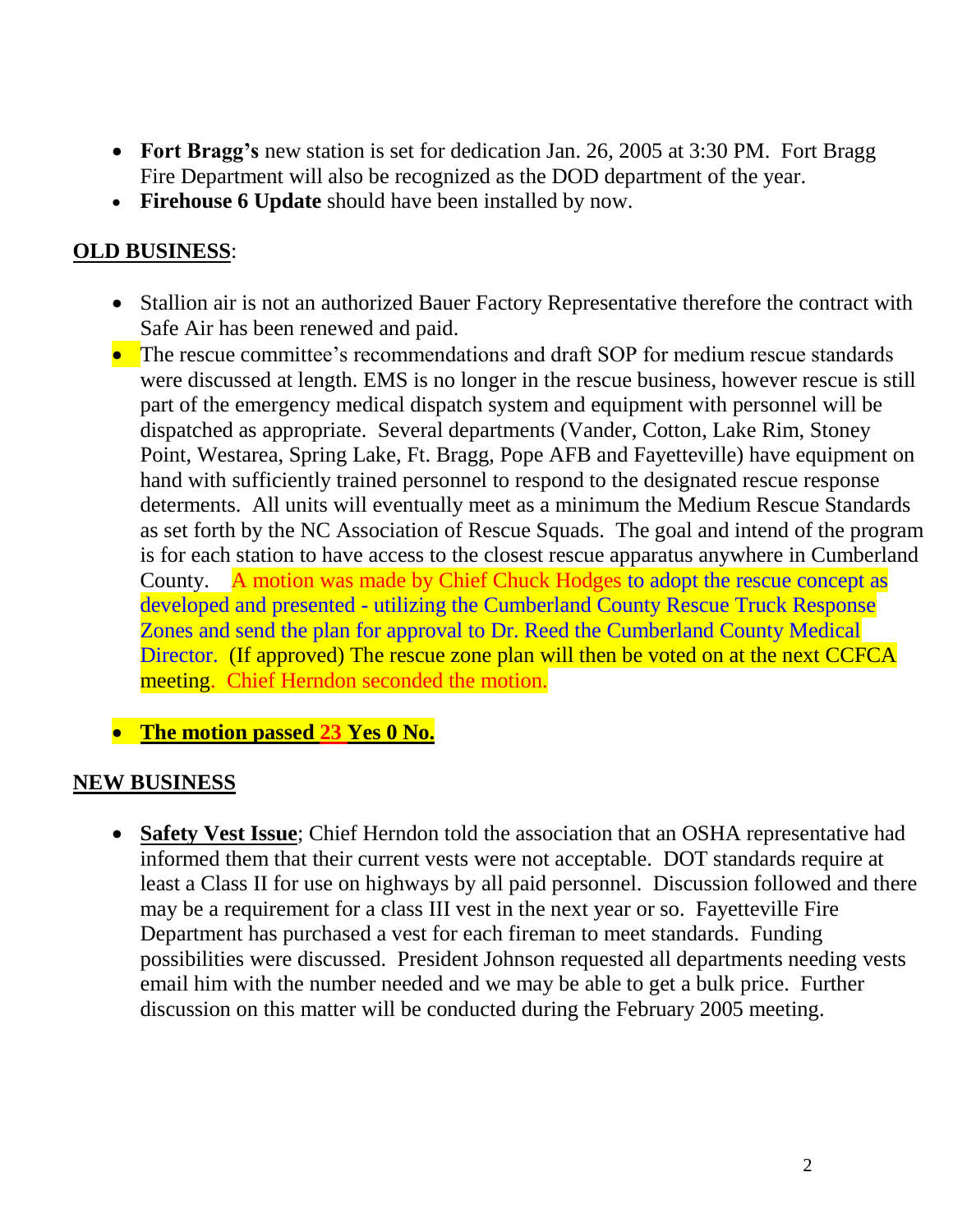## **COMMITTTEE REPORTS:**

**TECHNOLOGY/AUTOMATION COMMITTEE (FIREHOUSE)** Chief F. Johnson (Stoney Point) Chairperson

• No Report

**I D CARD COMMITTEE** Lt. Tara Johnson (Stoney Point) Chairperson

 Tara requests that Fire Chiefs send a signed letter or memo with a firefighter requesting an I D Card. For any questions or an appointment contact Tara Johnson @ 424-6094 or e-mail at [tara@stoneypointfire.com](mailto:tara@stoneypointfire.com)

**FIRE PREV./EDUCATION COMMITTEE** Bat. Chief Chris Morey (FFD) Chairperson

• Not Present

## **COMMUNICATIONS COMMTITEE** Chief B. Bullard (Stedman) Chairperson

- Gave information on First Alarm Company for ladder testing that charges \$1.50 per foot
- Grant money may be available to create a communication system that is capable of tying together all the different systems and frequencies within the county. A system is in the planning stages

## **STANDARDS & POLICY COMMITTEE** Chief K. Hall (Cumberland Road) Chairperson

• Draft RIT guidelines are ready for review

## **TRAINING & TRAINING STDS COMMITTEE** Chief P. Strahan (Westarea) Chairperson

• No Report

## **MOBILE & STATIONARY AIR SYSTEMS** Executive Committee as needed

• No Report

**MEMORIAL COMMITTEE** Deputy Chief S. Blackburn (Ft. Bragg) Chairperson

• Chief Blackburn stated the committee would meet Feb 4, 2005.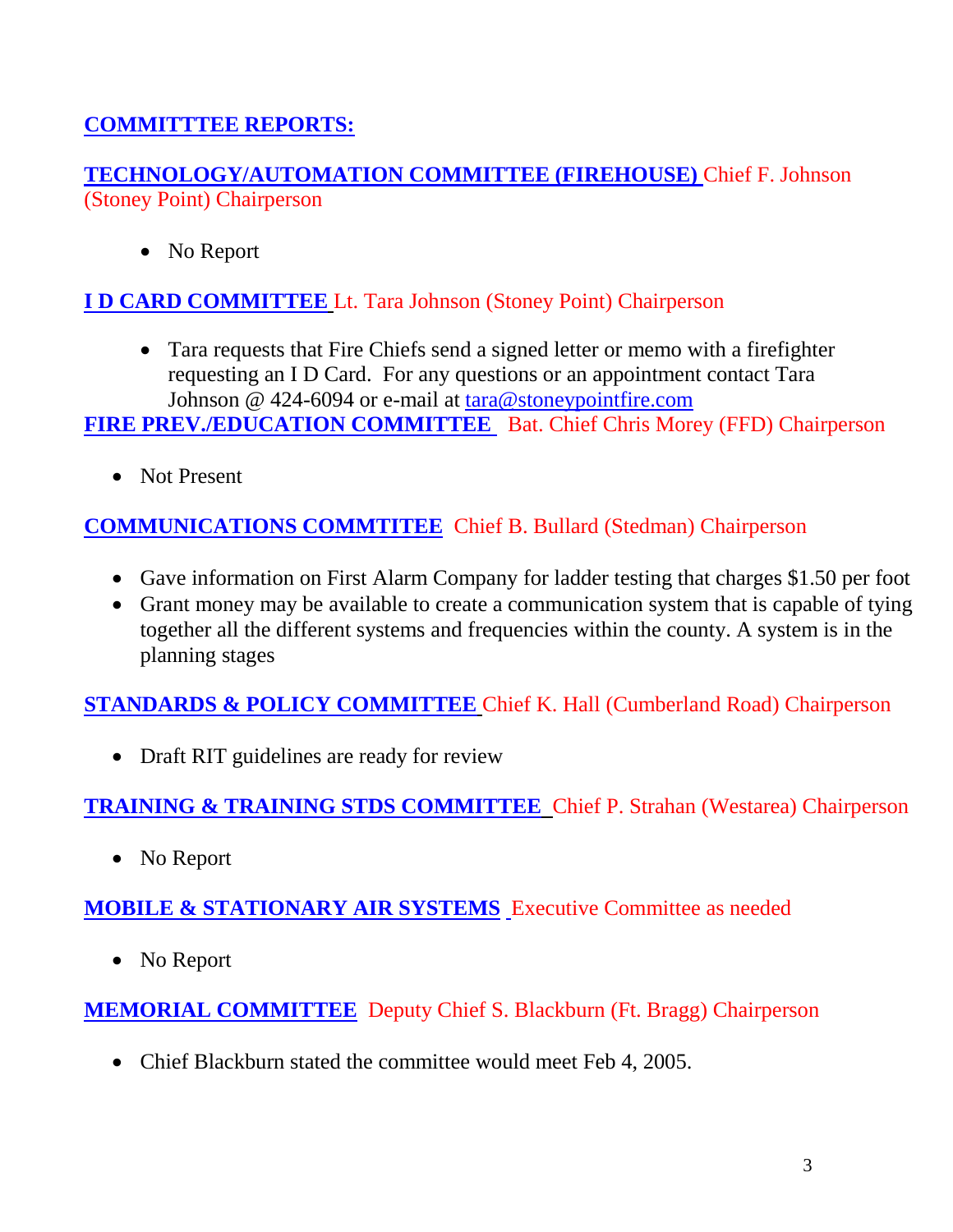## **AUTOMATIC AID/MUTUAL AID COMMITTEE** Chief J. F. Hall (Bethany) Chairperson

- Please update equipment information of run cards. Chief Marley recommended the equipment list for each station be updated and the information be published for each station to make a decision as to what responding units are needed. The Resource Manual will be posted on the server and each station should update the equipment list.
- President Johnson requested that the aid agreement be updated

#### **FINANCE COMMITTEE** Deputy. Chief Freddy Johnson Jr. (Stoney Point) Chairperson

• Report given earlier

#### **LEPC** Chief R. Miller (Ft Bragg) Chairperson

• Not Present

#### **PUBLIC RELATIONS COMMITTEE** Exective Committee

• No Report

#### **RESCUE COMMITTEE** Deputy Chief F. Johnson Jr. (Stoney Point) Chairperson

• Discussed in length during old business.

#### **EASTERN FIRE SCHOOL** Chief R. Marley (Pearces Mill) Chairperson

• The booklets advertising the school have not been sent out yet. All classes and related activities are ready for the school. Ernest Ward will check on this as soon as possible and report back to Chief Marley.

#### **ASSOCIATE MEMBERS REPORT:**

### **EMERGENCY SERVICES DIRECTOR** Colonel Nunnery

• No Report

#### **ECC-911** Major Kenny Curry

Some positions for fire dispatcher are open. Please pass info to all interested personnel.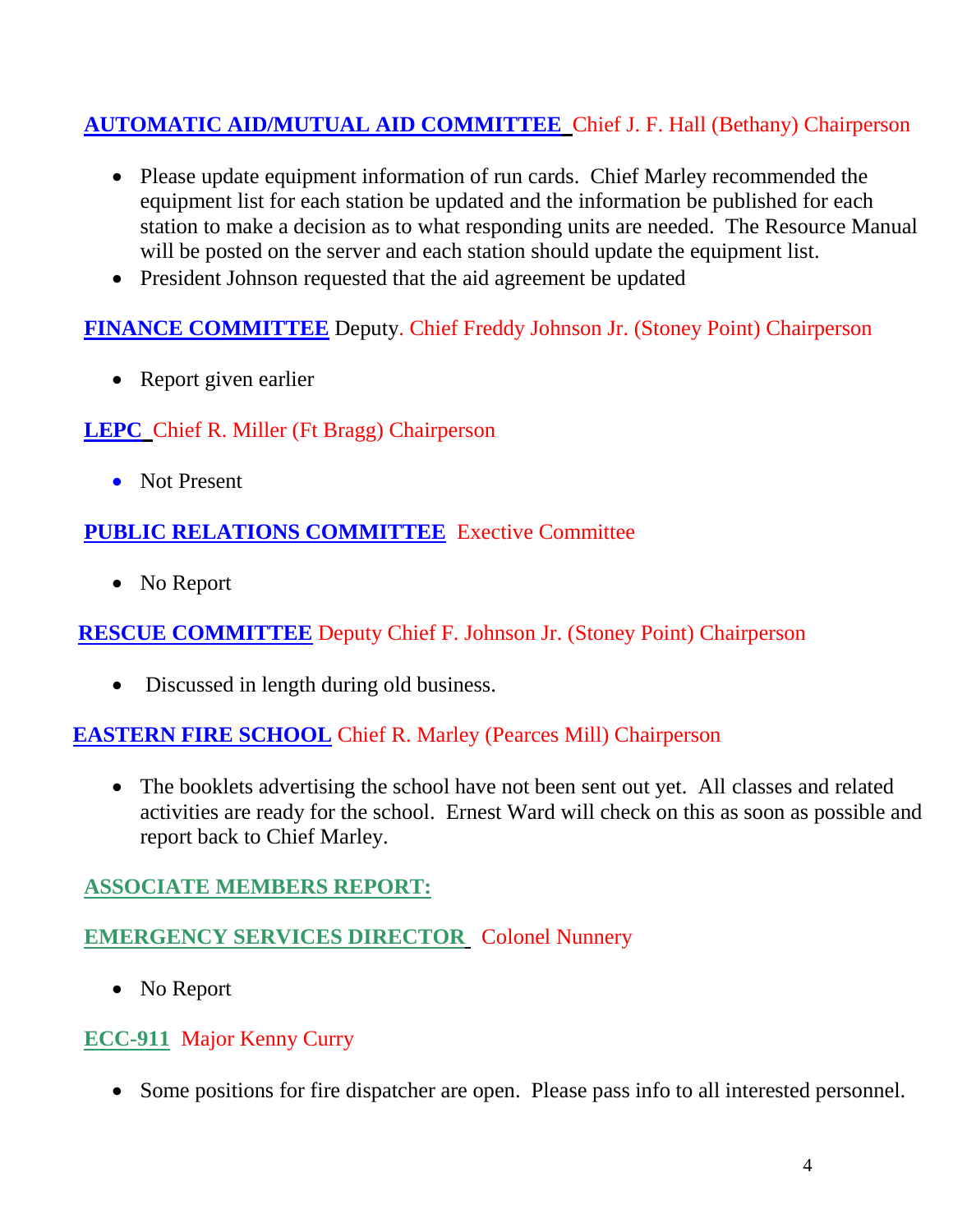## **EMERGENCY MANAGEMENT COORDINATOR** Mike Costa

 Command board equipment is available for pick up. DOT handbooks will be distributed soon

## **EMS** Colonel W. Ainsworth

 Wally passed out a memorandum updating the EMS Data Collection process. This memo eliminated the need to fax the form to EMS when CCEMS is not dispatched to a first responder call. The information will be entered on the dispatch log, which will enable CCEMS to obtain the required data elements from the log.

## **HAZMAT** Chief Nichols, FFD

• No Report

#### **FORESTRY DISTRICT** Ranger J. Johnson

• Not Present

#### **FTCC** Ernest Ward

• No Report

#### **SHERIFF'S OFFICE** Sheriff Butler

• Not present

## **HIGHWAY PATROL**

• No Report

#### **CHRISTIAN FIREFIGHTERS** Chaplain Casanova:

• No Report